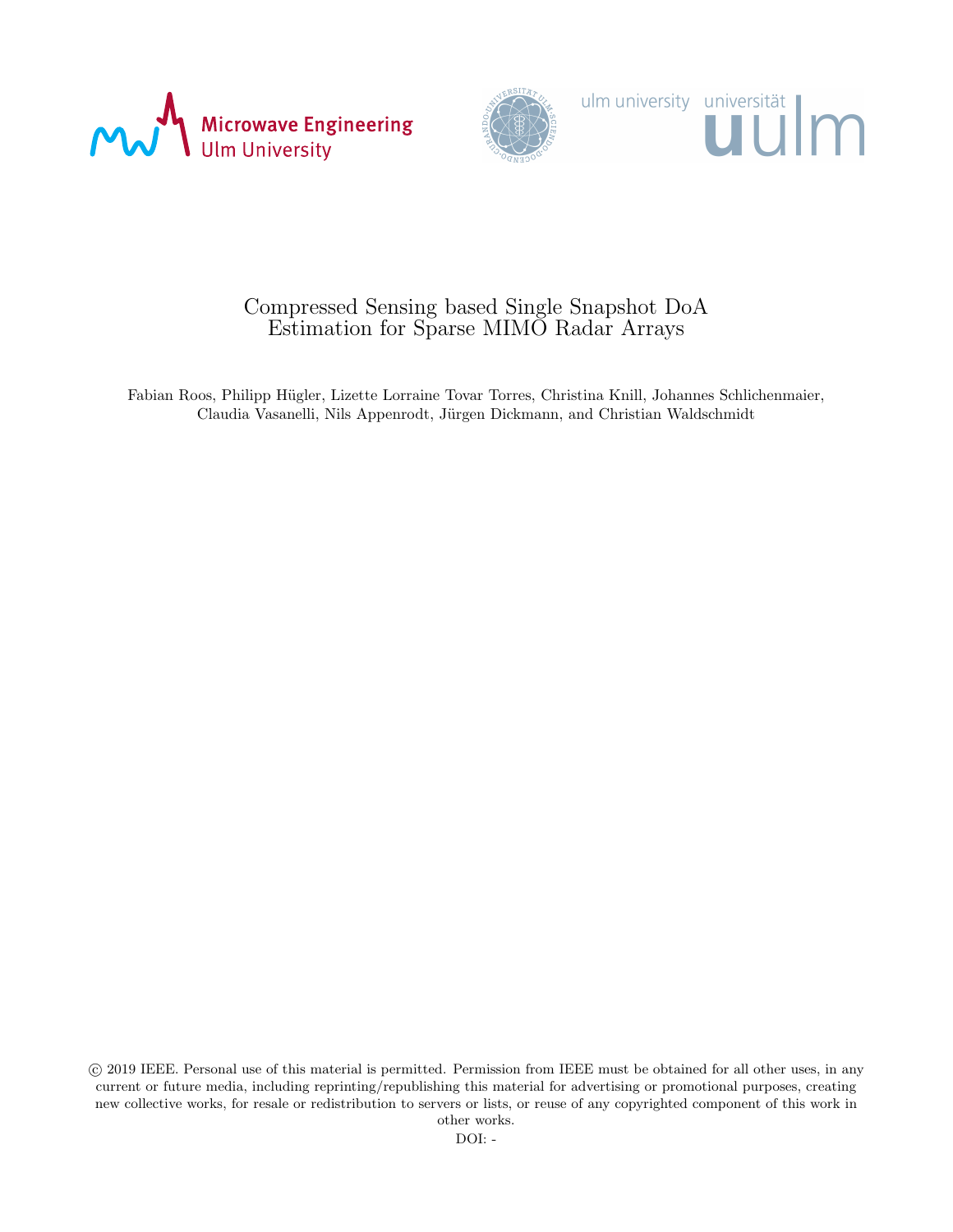# Compressed Sensing based Single Snapshot DoA Estimation for Sparse MIMO Radar Arrays

Fabian Roos<sup>#1</sup>, Philipp Hügler<sup>#</sup>, Lizette Lorraine Tovar Torres<sup>#</sup>, Christina Knill<sup>#</sup>, Johannes Schlichenmaier<sup>#</sup>,

Claudia Vasanelli<sup>#</sup>, Nils Appenrodt<sup>\*</sup>, Jürgen Dickmann<sup>\*</sup>, and Christian Waldschmidt<sup>#</sup>

# Institute of Microwave Engineering, Ulm University, 89081 Ulm, Germany

\*Daimler AG, Group Research and Advanced Engineering, 89081 Ulm, Germany

1 roos@ieee.org

*Abstract —*The angular resolution of a radar system can be enhanced with an increasing antenna aperture. Instead of using more antenna elements, the distances in the aperture can be increased with a sparse array. To mitigate the high side lobes originating from the sparse array, the missing antenna elements can be reconstructed by means of compressed sensing. In this paper a sparse antenna array with a low side lobe level is determined with a genetic algorithm and a cost function. An investigation is performed what difference in the radar cross section of two targets in the same range-Doppler cell can be achieved. Additionally, instead of considering point targets only, a target vehicle is measured with a 77 GHz MIMO radar.

*Keywords —*MIMO radar, direction-of-arrival estimation, sparse arrays, compressed sensing, single snapshot, extended targets, automotive radar

#### I. INTRODUCTION

One key parameter for driver assistance systems is a high angular resolution [1], which is directly linked to the size of the antenna aperture. In addition, a fast update rate demands the evaluation of single snapshots. To reduce the hardware effort, a multiple-input multiple-output (MIMO) approach is often chosen. The resulting virtual aperture can be further enlarged by increasing the spacings of the virtual antenna elements resulting in a non-uniform array. A well-known approach is a minimum-redundancy array introduced in [2] or sparse arrays in general, which expand the aperture but increase the side lobes.

To counteract the high side lobes of a sparse array and to achieve an improved direction-of-arrival (DoA) estimation, high-resolution algorithms like MUSIC can be chosen. Those subspace-based algorithms rely on the computation of the covariance matrix, for which a single snapshot can lead to increasing errors [3]. Additionally, the knowledge of the number of targets is required, which in the most cases is unknown. This motivates the reconstruction of the missing virtual antenna elements with compressed sensing-based algorithms. This approach requires that a signal is compressible, i.e. that it only contains a limited number of targets. In most cases the automotive environment consists of extended targets like vehicles with a lot of scattering centres [4]. For a chirp-sequence modulated radar [5] targets are separated in different range-Doppler cells. Hence, only a limited number of targets is expected in one cell and the assumption of few targets can be considered valid.

In [6] the increased resolution of a sparse array in contrast to a uniform linear array (ULA) with the same amount of elements is shown. The distance between two close targets with the same radar cross section (RCS) is reduced until they cannot be distinguished by a ULA. Only the sparse array with compressed sensing can separate the closest targets.

The authors of [7] use a prime number-based array setup for the transmit and receive array. In simulation, the advantage of the compressed sensing-based evaluation of two widely separated targets is shown.

In the recent publication of [8] different sparse array realisations are compared with different compressed sensing reconstruction algorithms. Different measurement scenarios with two differently sized corner reflectors are presented.

In this paper an optimised sparse antenna array is designed with a genetic algorithm and boundary conditions given by the used hardware and fabrication process. The missing antenna elements of the sparse array are reconstructed with a compressed sensing algorithm. This algorithms does not require knowledge of the number of targets in the considered scenario. The maximum RCS difference between two targets in the same range-Doppler cell still to be distinguished is investigated. Finally, a measurement of an extended target is presented to verify that the proposed signal processing can cope with multiple targets in the same range-Doppler cell.

#### II. SPARSE ARRAY DESIGN

A genetic algorithm is applied to determine an optimised sparse array [9] for the existing experimental radar sensor. The virtual aperture of each sparse array realisation is evaluated with the cost function

$$
q = \frac{P}{\text{AFR}},\tag{1}
$$

consisting of the ambiguity-free region (AFR) and a punishment factor P. The AFR is the size of the area around boresight in which the ambiguity function [10], [11] is below 0.5. The additional punishment factor  $P$  is the number of the ambiguity function values which are above −12 dB. This ensures that no high values directly outside of the ambiguity-free region are present and controls the side lobe level in general.

The boundary conditions are mainly defined by the experimental radar system [12], which uses a waveguide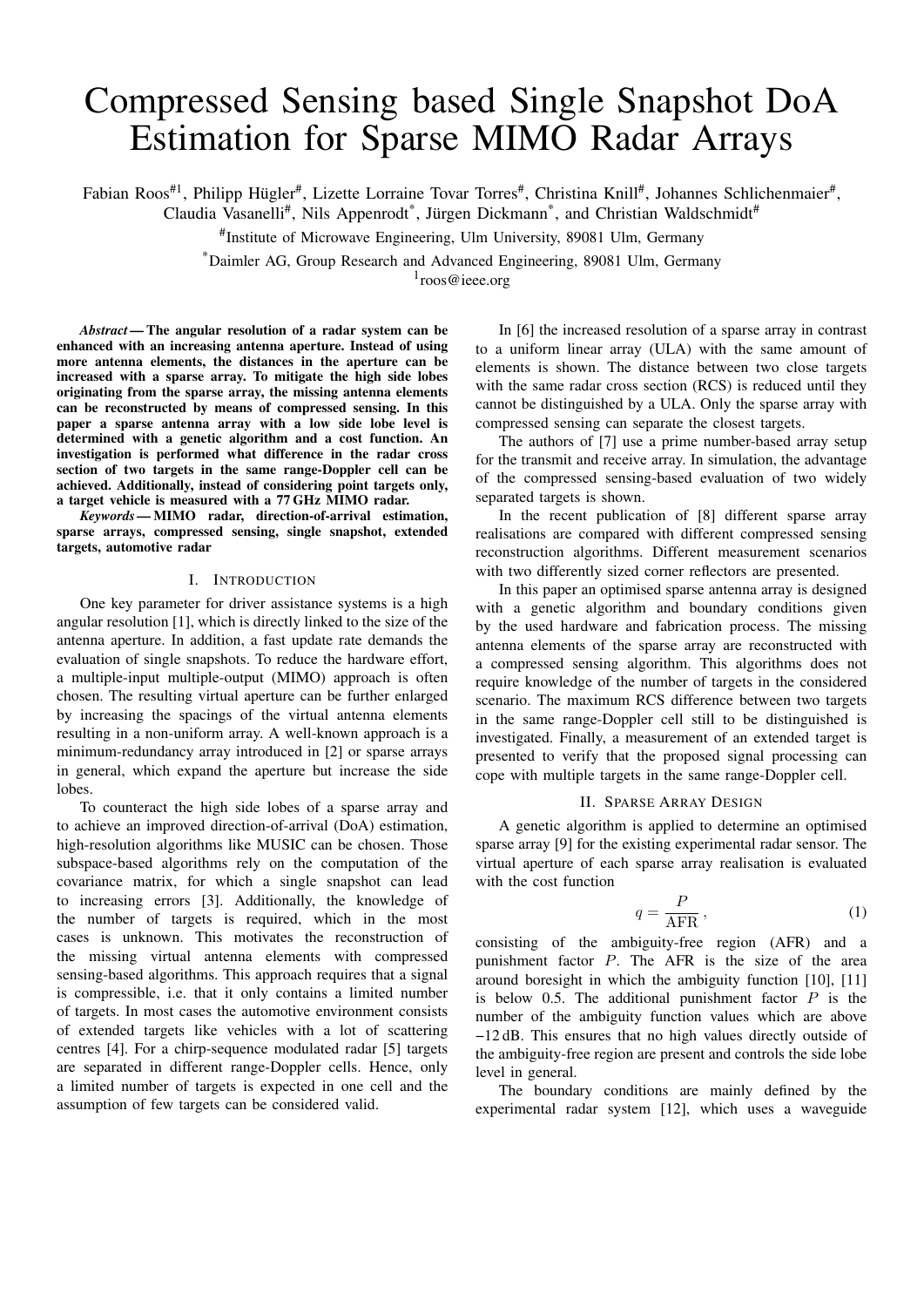

Fig. 1. Fabricated sparse antenna on a PCB with the element distances in multiples of  $\frac{\lambda}{2}$  at 76.5 GHz.

transition to an exchangeable antenna printed circuit board (PCB). Four transmitters and eight receivers are available in total. As the transmit and receive transitions are placed as a block next to each other, for a simple two-layer fabrication process it is not possible to mix transmit and receive elements. Hence, all the transmit elements are placed on the left side and all receive elements on the right side. The maximum PCB size is set to 120 mm as a trade-off between a sufficient angular resolution and too long feeding lines leading to large losses. For the Fourier transform-based reconstruction algorithm, a virtual aperture grid with equidistant spacing is ideal, hence, only array element positions in multiples of  $\frac{\lambda}{2}$  are allowed.

The optimised sparse array shown in Fig. 1 is fabricated on a Rogers 3003 substrate with a thickness of 127 µm. In contrast to a ULA with 32 elements, the virtual aperture is nearly doubled from  $15.5 \lambda$  to  $29 \lambda$ . Using the Rayleigh criterion this results in an angular resolution of 2.4<sup>°</sup> instead of 4.5<sup>°</sup>.

To characterise the sparse antenna, the ambiguity function is measured and shown in Fig. 2. As the minimum distance in the virtual aperture is set to  $\frac{\lambda}{2}$ , no grating lobes are present. The antenna array consists of single patch antennae limiting the maximum field of view to roughly  $\pm 70^\circ$  in azimuth direction. This is noticeable at the edges of the ambiguity function where the diagram is blurred. Values close to 0.5 are only present at the resulting field of view edges.

#### III. COMPRESSED SENSING-BASED RECONSTRUCTION

For each channel a range-Doppler spectrum is obtained, which is combined to a single spectrum by taking the mean of the absolute values, i.e. non-coherently integrated. A DoA estimation is performed for the identified target cells. The missing elements of the sparse virtual array lead to high side lobes preventing a reliable detection of weak targets. Therefore, those elements are reconstructed with the *iterative method with adaptive threshold* (IMAT) [13] algorithm.

The missing elements are represented by zeros in the steering vector of the virtual array. To achieve a smoother spectrum, this steering vector is zero-padded to 256 values. The fundamental concept of the IMAT algorithm starts with the calculation of the Fourier transform of the sparse steering vector. The highest peak in the spectrum  $(- - -)$  shown in Fig. 3 is considered to be a valid target. Hence, the maximum of the spectrum is chosen as the first threshold  $\text{thr}(1)$ . All values above the current threshold  $\text{thr}(k)$ , which is consecutively lowered in the next iterations, are used to estimate the missing elements. Thus, there is no assumption of the number of present targets. As every frequency above the threshold is intensified, the crucial part is to stop before the threshold is lowered into noise. This is achieved as described in [14] by calculating the mean of the sparse spectrum. Although the noise level is overestimated, an additional safety margin of 3 dB is added. As already mentioned, the missing elements lead to high artefacts in the spectrum. With each iteration the missing elements are better approximated, and the artefacts are suppressed. This enables the detection of weak targets, whose peaks are not lowered, but staying nearly constant. In Fig. 3, the artefacts in the reconstructed spectrum  $(-)$  are reduced after  $k=5$  iterations, but the peak ( $\circ$ ) of the real target at nearly 0 ◦ stays constant. In the following iterations the threshold is further lowered, and the weak target peak is enhanced.



Fig. 2. Measured ambiguity function of the sparse antenna array shown in Fig. 1.



Fig. 3. The IMAT algorithm calculates the spectrum of the sparse steering vector  $(- - -)$  and uses the maximum as a first threshold thr(1). All frequencies above the threshold are used for the reconstruction of the missing elements (-). The stopping level is determined with a rough noise level estimation (  $\cdots$  ) and an added safety margin. One weak target is present (0).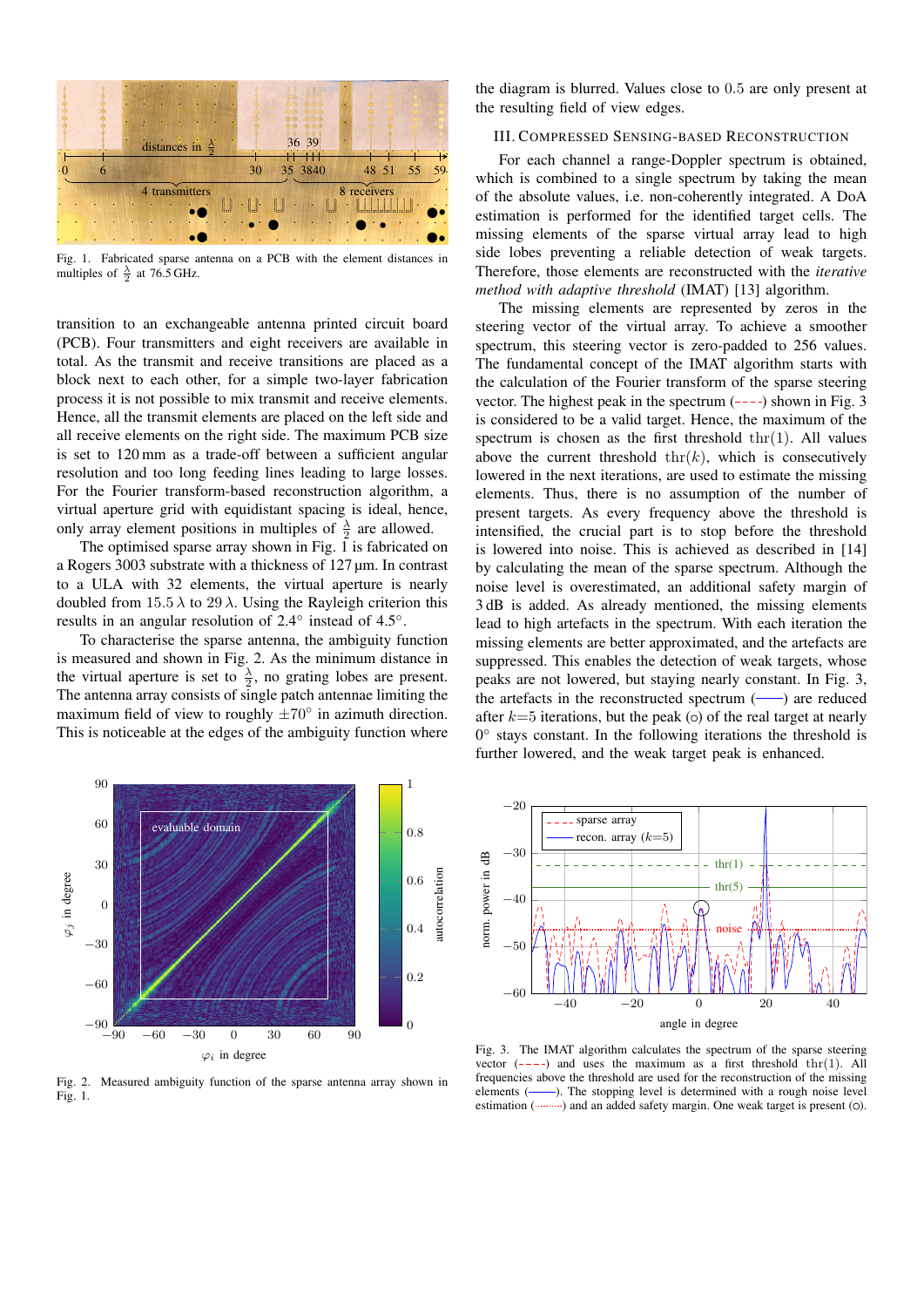For reconstructing the missing virtual elements  $k=10$ iterations are used. This leads to a high artefact suppression and to a high signal-to-noise ratio. The required iteration number depends on the amount of missing data as shown in [15]. Even with a reduced iteration number a sufficient reconstruction is feasible, as further iterations only lead to minor improvements.

#### IV. MEASUREMENT RESULTS

To verify the performance of the fabricated sparse antenna, measurements are performed with an experimental 77 GHz MIMO radar system [12]. The modulation parameters are listed in Table 1.

#### *A. Achievable Difference in RCS*

A challenge for a radar is the detection of two targets with substantially different radar cross sections, especially if they are situated in the same range-Doppler cell. In an automotive environment, a pedestrian next to a vehicle can lead to a very large difference. Hence, an investigation in an anechoic chamber is performed, what difference in RCS can be resolved if the targets are in the same cell. In this scenario point targets realised with corner reflectors are considered.

In the first measurement setup a corner reflector with an RCS of −9.3 dBsm is placed at 0◦ . A second corner reflector with the same RCS value is placed at  $20^\circ$  and is getting replaced with reflectors with successively higher RCS values until the first reflector cannot be detected anymore. A reliable detection in several measurements was possible with an 0.5 dBsm-corner reflector leading to a difference in RCS of 9.8 dB. A measurement example of this setup is shown in Fig. 4. After reconstruction  $(-)$ , the difference between the weak target and the first noise peak is more than 10 dB leading to a reliable detection. The evaluation of the sparse array without reconstruction  $(- - )$  does not allow for a detection of the weak target. In fact, the artefact peak at −10◦ has an 0.5 dB higher level than the real target.

In the second setup a corner reflector with an RCS of 0.5 dBsm is placed next to an corner reflector of 9.4 dBsm leading to a difference of 8.9 dB. In successive measurements the angle between the corner reflectors is increased until a reliable detection is possible once again. The minimum angle achieved corresponds to a difference in the direction-or-arrival estimation of only 2.6◦ which is close to the theoretical limit of 2.4 $\degree$ . Again, only after the successful reconstruction (---), the two targets can be distinguished as shown in Fig. 5.

Table 1. Specifications of Radar Parameters

| Parameter                   | Value              |
|-----------------------------|--------------------|
| carrier frequency $f_c$     | 76.5 GHz           |
| bandwidth $B$               | $2$ GHz            |
| chirp duration $T_c$        | $50 \,\mu s$       |
| chirp repetition time $T_r$ | $60 \,\mathrm{us}$ |
| sampling frequency $f_s$    | 20 MHz             |
| number of chirps $L$        | 256                |



Fig. 4. Measurement of two targets at 0◦ and 20◦ with an RCS difference of 9.8 dB. Only after reconstruction  $($ — $)$  of the missing elements in the sparse array, the weak target can be distinguished from noise.

#### *B. Extended Target Detection*

As an extended target a vehicle is measured. It is parked in front of the radar sensor so that both the front and the long side are visible. The range-Doppler plot of the vehicle is shown in Fig. 6 (a), inlcuding the associated range-Doppler cells. For every range-Doppler cell corresponding to the vehicle the compressed sensing-based reconstruction is performed.

An exemplary DoA estimation result of a single cell consisting of three scattering centres is shown in Fig. 6 (b). To differentiate between noise and possible targets a rough estimation of the noise level  $(- - -)$  is calculated using the mean of the reconstructed spectrum  $(-)$ . A safety margin of 16 dB is added to the overestimated noise level resulting in the threshold  $($ — $)$  level. Every spectral peak which lies above the threshold and declines in amplitude around the peak of at least 3 dB is considered a valid scattering centre.



Fig. 5. Measurement of two close targets separated with only 2.6◦ and an RCS difference of 8.9 dB. Only after the compressed sensing-based reconstruction  $($ , the two targets can be separated.